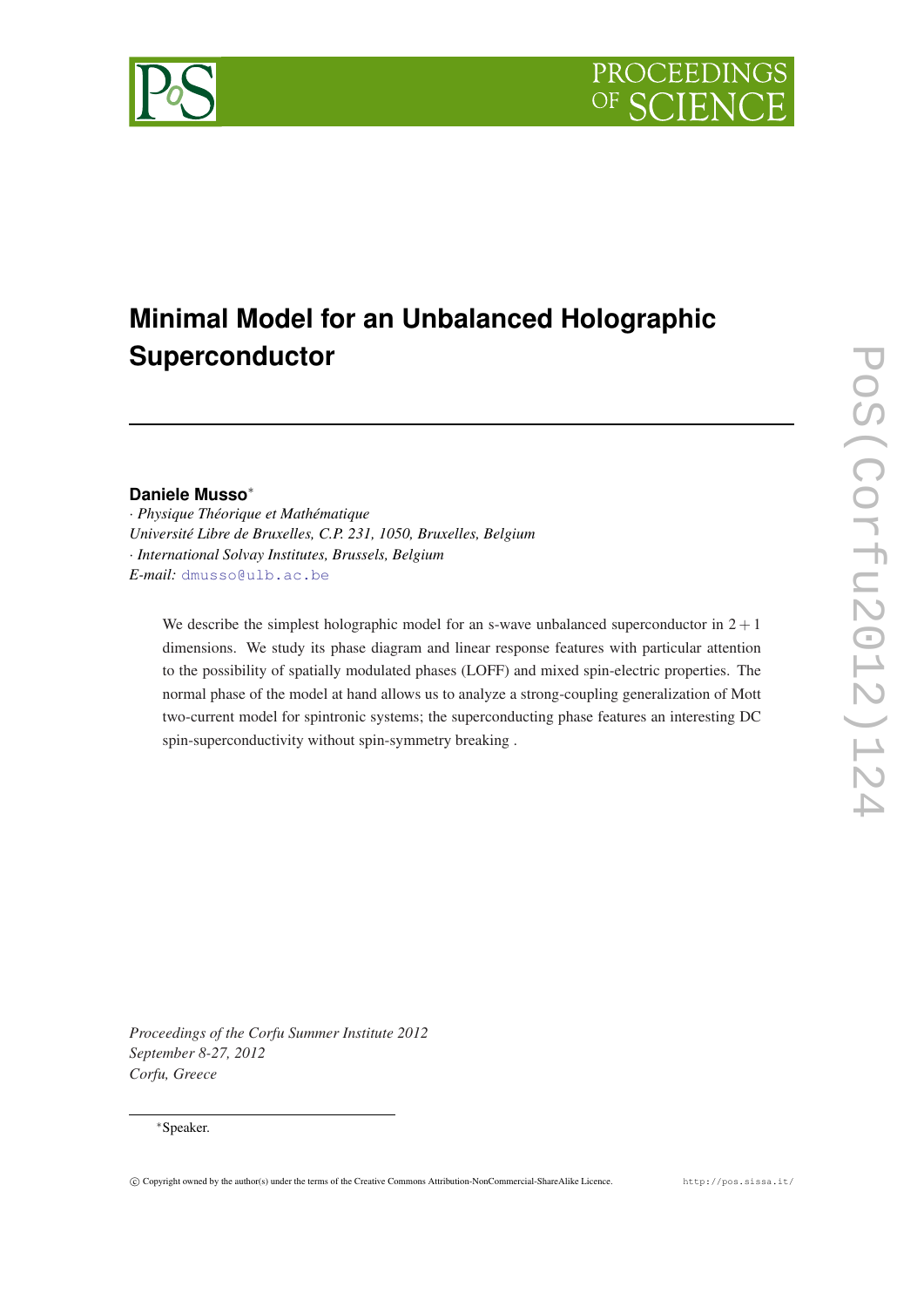# 1. Introduction

#### 1.1 Theoretical framework

The dynamics of quantum field theory at strong coupling has always represented a tough subject to be studied. Especially because it is troublesome to access the strongly coupled regime of QFT by means of standard methods, generally based on perturbation theory. Even adopting numerical lattice methods, the analysis of finite density systems and transport properties is in general particularly delicate and difficult. However, in the last fifteen years, new theoretical insight inspired by string theory and brane dynamics has opened a new theoretical path to the quantitative study of QFT at strong coupling. Such alternative approach is referred to with the term *holography* as it is based on a conjectured duality between specific examples of QFT and suitable gravitational models living in a spacetime with higher dimensionality. The paradigmatic example of holographic correspondence is the *AdS*/CFT [\[2\]](#page-11-0) [[3](#page-11-0)].

Holographic dualities conjecture a correspondence between a QFT (without gravity) and a gravitational model; the former is generally thought of as living on the "boundary" of a bulk manifold where instead the dual gravitational model is defined. The practical power of holography descends from the fact that the strongly coupled regime of the QFT is mapped to the semiclassical regime of the dual gravity model. In other terms, a semiclassical approach based on the direct solution of the equations of motion on the gravity side allows one to obtain quantitative information about the correlation functions of the boundary field theory.

The holographic framework, or gauge/gravity correspondence, has been widely and deeply considered for a plethora of applications like the physics of strongly coupled plasmas and the quantum phase transitions. A more specific but nevertheless very important field of application is the one concerning holographic superconductors  $[4]$   $[5]$   $[6]$  $[6]$  $[6]$ <sup>1</sup>. The holographic superconductors are strongly coupled systems manifesting symmetry breaking phenomena which lead to superconductivity; they are useful toy models to study unconventional (non-BCS) superconductivity and possibly shed light on some features of the high-*T<sup>c</sup>* superconductivity mechanisms.

#### 1.2 Motivations

In [[1](#page-11-0)] we extended the minimal model for a holographic superconductor [\[6\]](#page-12-0) by introducing a second  $U(1)$  gauge field in the bulk theory. This generalization aims at describing a boundary system with two chemical species associated with two chemical potentials. Indeed, following the so-called holographic dictionary, a gauge symmetry in the bulk is related to the current symmetry in the boundary and, more specifically, the boundary condition for the bulk gauge field is interpreted as a chemical potential in the boundary theory.

Having a system with two chemical potentials allows us to study the so-called unbalanced systems characterized by the presence of a chemical imbalance between different chemical species. This class of systems is extremely important in a wide variety of physical situations ranging from QCD to the condensed matter panorama. Listing just a few examples, we have: cold atoms, neutron stars and unconventional unbalanced superconductors. The holographic approach aims to study

<sup>&</sup>lt;sup>1</sup>For an ampler perspective consult the review article  $[7]$  $[7]$  $[7]$   $[8]$  $[8]$  $[8]$   $[9]$ .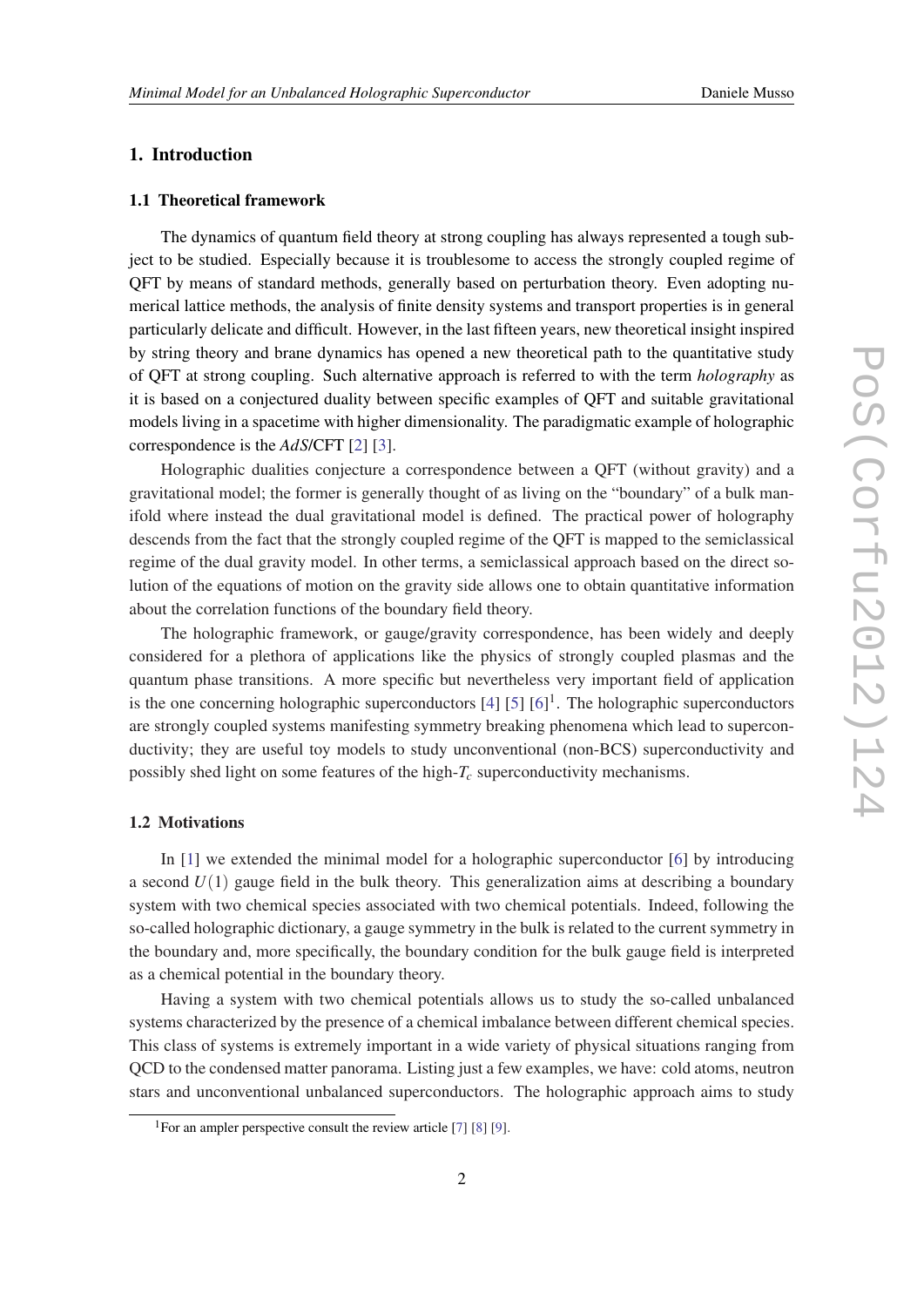unbalanced mixtures at strong coupling and allows us to handle both equilibrium or slightly out of equilibrium features, that is to say, both the thermodynamics and the transport properties.

Even though many crucial theoretical steps in the realm of weakly coupled unbalanced systems have been attained in the early days of the BCS theory<sup>2</sup>, the experimental technology has started to allow us to investigate directly many of their properties only in recent times. In particular, to investigate phenomena like LOFF phases (see next Subsection), very stringent conditions and especially low spin relaxation rates are required. Furthermore, both theoretically and experimentally, it is crucial to understand whether and how the weak coupling picture changes at strong coupling. This is one of the main purposes of the present holographic analysis.

#### 1.3 Weak coupling picture

The weak coupling description of Fermi systems is captured by the Fermi surface physics and the corresponding quasi-particle excitations. At low temperature, due to the Pauli exclusion principle, Fermions "pile up" progressively occupying higher energy levels up to the Fermi surface. In the presence of more than one Fermionic chemical species, each species gives rise to a Fermi surface. When the Fermi levels for distinct chemical species have different values, the system is said to be *unbalanced*.

Among the unbalanced systems, the unbalanced superconductors are particularly interesting. Here the chemical species are two, namely "spin-up" and "spin-down" electrons. The chemical imbalance in such a situation can be produced by the presence of magnetic impurities in the system or, for instance, an external magnetic field inducing Zeeman splitting of single-electron energy levels<sup>3</sup>. Already at weak coupling, through a BCS analysis, it is possible to uncover interesting phenomena like the occurrence of inhomogeneous phases where the superconducting condensate acquires spontaneously non-trivial spatial modulations [[12](#page-12-0)]. Such exotic phases with spatially modulated condensates are called LOFF; even though predicted theoretically, these LOFF phases have not yet been definitively confirmed by experiments.

Within a BCS treatment, superconductivity is associated with the so-called Cooper pairing mechanism due to a phonon mediated attractive interaction between electrons. More specifically, in an s-wave superconductor, the two electrons forming a Cooper pair have oppositely oriented spin, the pair as a whole is then in an s-wave state. It is therefore intuitive that a chemical imbalance between "spin-up" and "spin-down" electrons is likely to hinder the s-wave Cooper pair mechanism. Indeed, at weak coupling, it is possible to predict the existence of a maximal value for the imbalance above which homogeneous superconductivity is lost; such limiting value for the chemical imbalance is called Chandrasekhar-Clogston bound [[14\]](#page-12-0), see Figure [1.](#page-3-0) Above the Chandrasekhar-Clogston bound, the homogeneous superconducting phase becomes thermodynamically disfavored with respect to spatially modulated phases. Microscopically, a spatial modulation for the Cooper condensate corresponds to having Cooper pairs with a finite center of mass momentum.

Another very interesting aspect of unbalanced systems is the occurrence of mixed transport phenomena. Sticking to the superconductor example, we have mixed spin-electric transport fea-

<sup>&</sup>lt;sup>2</sup>For a review of the standard BCS, weak-coupling treatment of unbalanced superconductors consult [\[13](#page-12-0)].

<sup>&</sup>lt;sup>3</sup>We remind the reader that even though we mainly stick to the condensed matter applications and language the holographic approach furnishes interesting simple models for QCD applications as well. Hence, even when the treatment specializes, one should not forget the flexibility of the original toy model.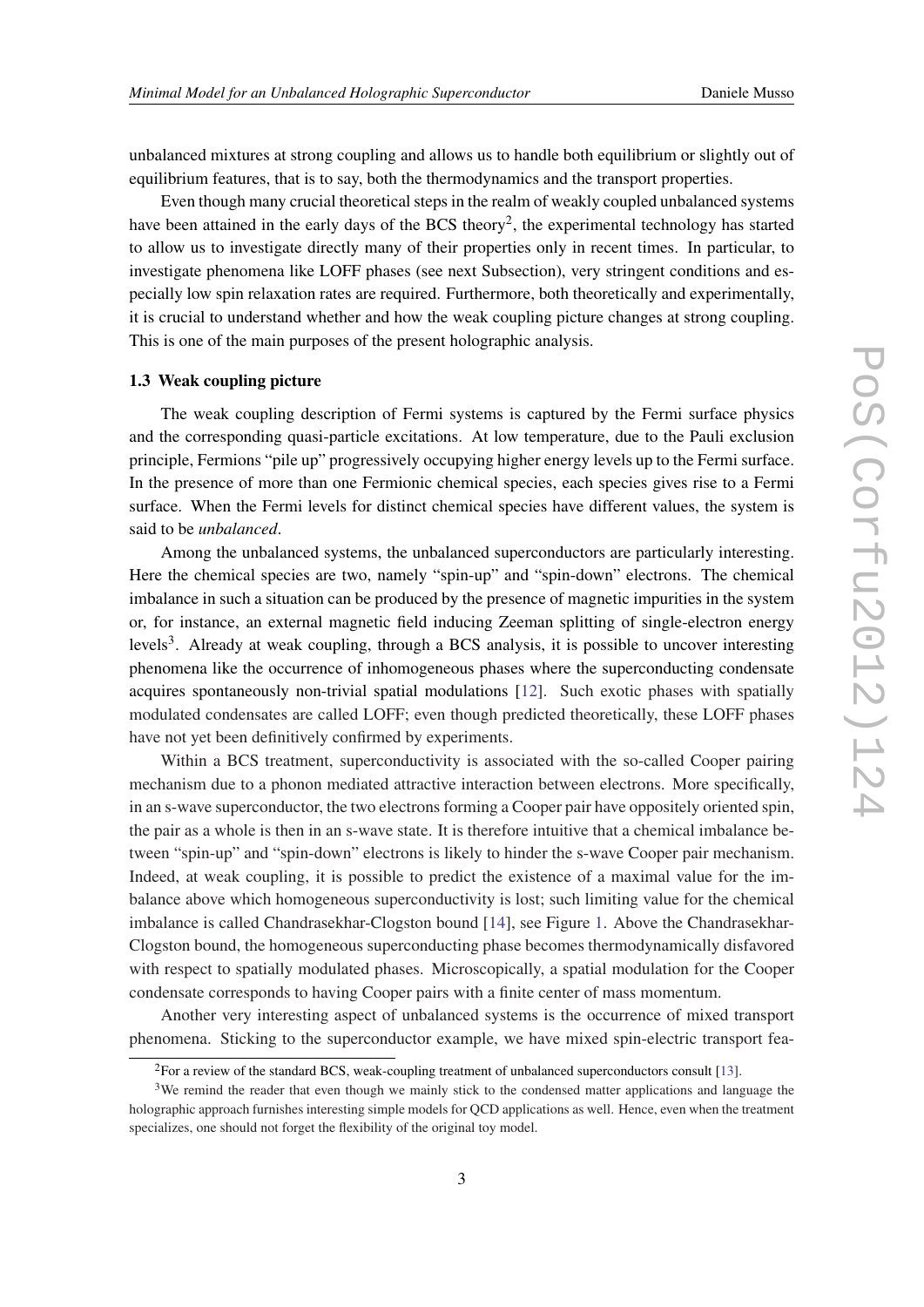<span id="page-3-0"></span>

Figure 1: Phase diagram for a weakly coupled, unbalanced superconductor. The Chandrasekhar-Clogston bound is  $\delta \mu_1$ ; above such bound, inhomogeneous superconductivity is thermodynamically favored. Eventually, for  $\mu > \delta \mu_2$ , superconductivity is lost. The solid lines represent second order phase transitions while the dashed line correspond to first order phase transitions; the lines meet at a tricritical point.  $\Delta_0$  is the gap parameter of the balanced superconductor (i.e.  $\delta \mu = 0$ ) at zero temperature (for further details consult [[13\]](#page-12-0)).

tures, in one word, "spintronics"<sup>4</sup>. It is not difficult to observe that a chemical imbalance leads to mixed spin-electric behavior: consider a material having an itinerant cloud of electrons whose spins are prevalently oriented along the "up" direction; an external electrical perturbation will of course induce an electric response (i.e. electric transport) and, at the same time, also spin transport. In other words, there is a net magnetic transport in response to an electrical perturbation, the converse being true as well. Apart from their very important technological applications, it is interesting to study spintronic behaviors in holographic systems where a possible strong coupling realization is accessed.

# 2. A holographic model

#### 2.1 Comment on the holographic "effective" approach to study superconductivity

Many central features which represent the hallmark of superconductivity, such as a diverging DC conductivity and the Meissner-Ochsenfeld effect, are a direct consequence of the spontaneous symmetry breaking  $[18]$  $[18]$  $[18]$ . The  $U(1)$  symmetry breaking is therefore the crucial ingredient of any theoretical model aiming to reproduce the superconductor phenomenology, both at weak and strong coupling. Indeed, both standard Ginzburg-Landau approaches and the holographic approaches comply to this paradigm.

It is nevertheless useful to pinpoint some differences between the standard effective theories and the *AdS*/CFT inspired ones. The crucial distinction relies of course on the fact that in holography we adopt a dual perspective. The gravitational side of the duality is, or at least is assumed to be, the effective low-energy theory of a UV complete theory in a standard sense; nevertheless, the gravitational effective theory represents the strongly coupled system from a dual standpoint. Indeed,

<sup>4</sup>For an introductory and general treatment of spintronics see [\[15](#page-12-0)].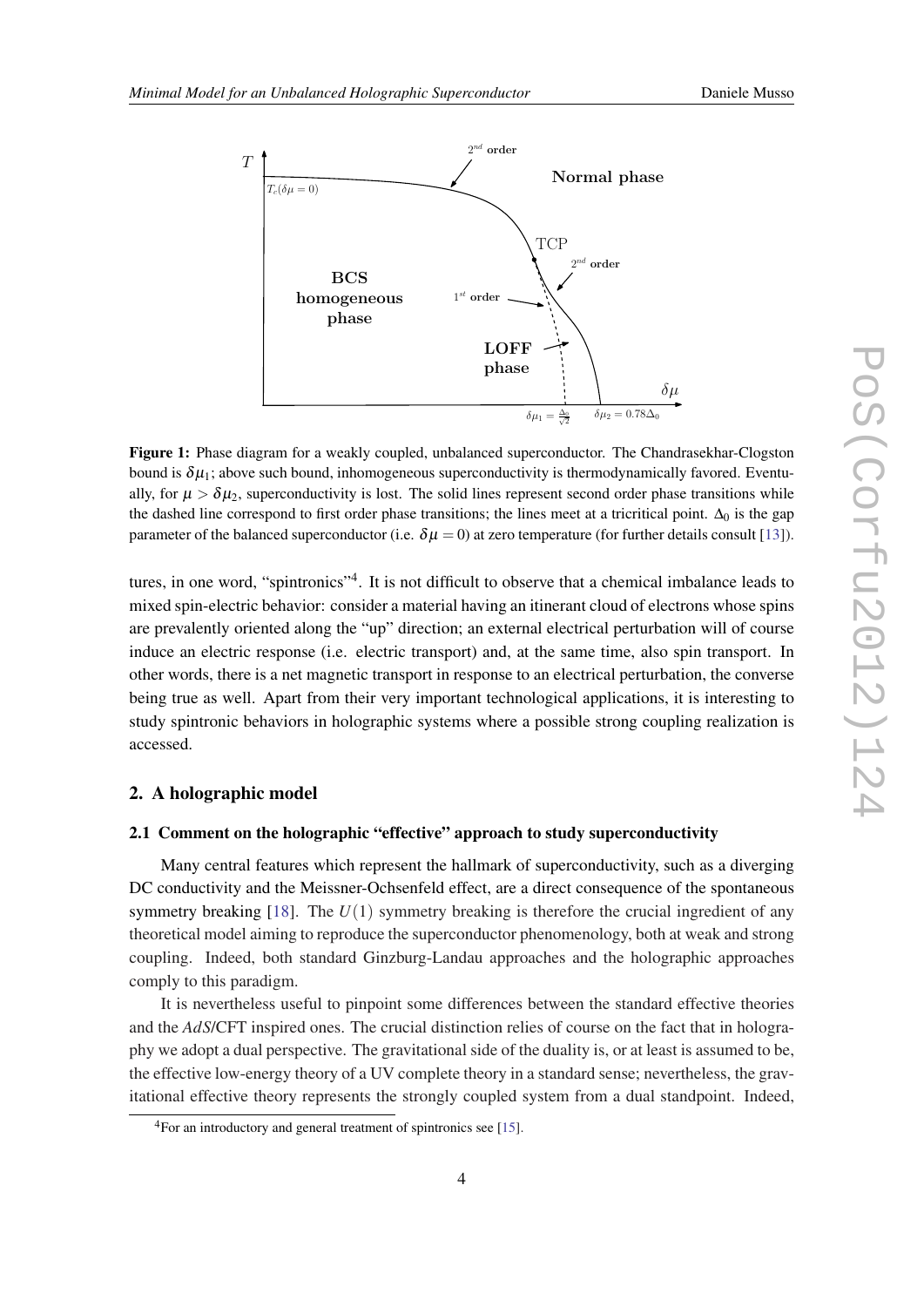the gravitational low-energy fields correspond to dual gauge invariant operators in the boundary model which, in principle, can receive contributions from all the modes of the boundary theory. In other words, no UV cutoff is in general considered in the boundary theory, which, in terms of the gravity model, corresponds to the fact that the radial bulk coordinate is considered up to infinity.

Another crucial point at the foundation of the holographic effective approach is the large *N* limit; it is only in this limit of a large number of degrees of freedom that the strongly coupled boundary theory admits a dual, semiclassical description. The coarse graining procedure of standard effective field theory could remind us about taking into account many degrees of freedom collectively by using only a small number of effective fields. However, the coarse graining idea is again related to integrating out high energy modes while in holography the large *N* hypothesis is related to the possibility of accounting for strongly coupled quantum dynamics in a dual classical perspective without implying any energy cutoff.

As an example of how the intrinsic large *N* character of holography manifests itself, let us consider the scalar condensation leading to the holographic superconducting phase. From the bulk perspective, the scalar potential has only a (negative) quadratic mass term (as opposed to the standard Ginzburg-Landau quartic potential); we do not need to cure the unboundedness from below of the scalar potential as the gravitational interactions do the job for us. We have to remind ourselves that the gravitational interactions, or equivalently the geometry, are the semiclassical dual features accounting for a large number of degrees of freedom. Indeed, the scalar hair condensation occurs as the bulk scalar field crosses the infrared BF bound and this is dual to the contemporary condensation of a large *N* number of degrees of freedom in the boundary theory.

#### 2.2 Action and equations of motion

We generalize the standard model for a holographic superconductor described in [\[6\]](#page-12-0) and introduce a second gauge field. The bulk action for such a generalized model is

$$
S = \frac{1}{2\kappa_4^2} \int dx^4 \sqrt{-g} \left[ \mathcal{R} + \frac{6}{L^2} - \frac{1}{4} F_{ab} F^{ab} - \frac{1}{4} Y_{ab} Y^{ab} - V(|\psi|) - |\partial \psi - i q A \psi|^2 \right] \,,\tag{2.1}
$$

where  $F = dA$  and  $Y = dB$  are the two field strengths associated to the two gauge fields; note that the scalar  $\psi$  is charged only under the "electric" gauge field A. With the aim of studying some particularly simple and useful solutions of the equations of motion descending from 2.1, we consider the following standard ansatz

$$
ds^{2} = -g(r)e^{-\chi(r)}dt^{2} + \frac{r^{2}}{L^{2}}(dx^{2} + dy^{2}) + \frac{dr^{2}}{g(r)},
$$
\n(2.2)

$$
\Psi = \Psi(r) , \quad A_a dx^a = \phi(r) dt , \quad B_a dx^a = v(r) dt . \tag{2.3}
$$

All the fields have only radial dependence and are constant with respect to the remaining coordinates parameterizing the boundary manifold. Furthermore, since one of the Maxwell equations implies that the phase of  $\psi$  is constant, we take it to be null; this corresponds to consider  $\psi$  to be real. We henceforth choose units in which  $L = 1$  and  $2\kappa_4^2 = 1$ . Employing the ansatz (2.2) and (2.3), the equations of motion get the following explicit form

$$
\Psi'' + \Psi' \left( \frac{g'}{g} + \frac{2}{r} - \frac{\chi'}{2} \right) - \frac{V'(\Psi)}{2g} + \frac{e^{\chi} q^2 \phi^2 \Psi}{g^2} = 0
$$
\n(2.4)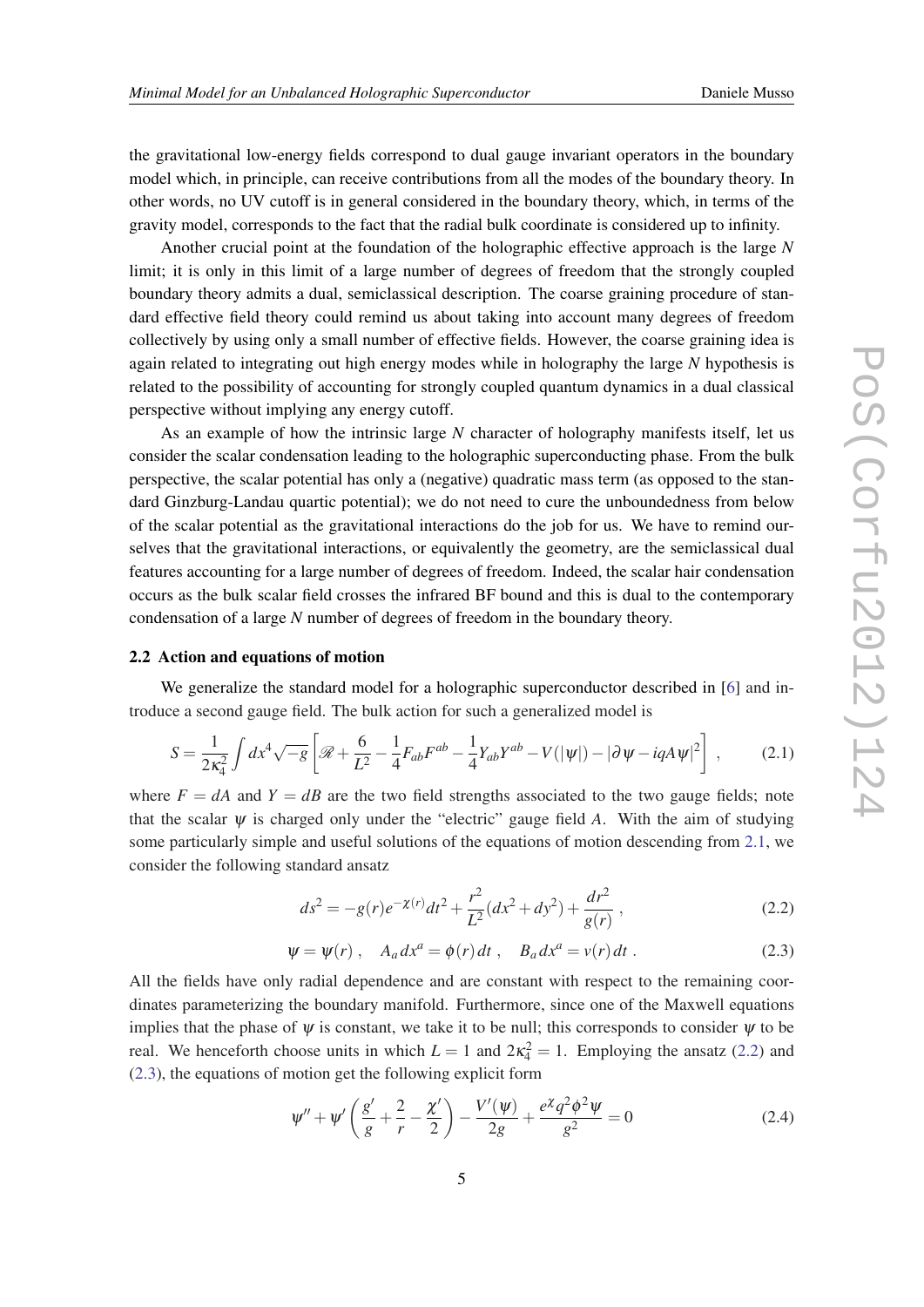$$
\frac{1}{2}\psi'^2 + \frac{e^{\chi}(\phi'^2 + v'^2)}{4g} + \frac{g'}{gr} + \frac{1}{r^2} - \frac{3}{g} + \frac{V(\psi)}{2g} + \frac{e^{\chi}q^2\psi^2\phi^2}{2g^2} = 0
$$
\n(2.6)

$$
\chi' + r\psi'^2 + r\frac{e^{\chi}q^2\phi^2\psi^2}{g^2} = 0
$$
\n(2.7)

$$
v'' + v'\left(\frac{2}{r} + \frac{\chi'}{2}\right) = 0\tag{2.8}
$$

We actually specialize the treatment and consider  $V(\psi) = m^2 \psi^2$  with  $m^2 = -2$ . This mass choice is standard as it arises from many consistent truncations of string theory and supergravity [[19,](#page-13-0) [20](#page-13-0)]. The explicit mass choice affects the large *r* asymptotic behavior of the scalar field, in the case at hand we have

$$
\psi(r) = \frac{C_1}{r} + \frac{C_2}{r^2} + \dots \tag{2.9}
$$

We interpret the coefficient of the near-boundary leading term  $C_1$  as corresponding to the dual source of the operator whose 1-point expectation value is accounted for by  $C_2^5$ . Without entering into further technical detail, we will consider  $C_1 = 0$  according to the fact that we want to study unsourced, i.e. spontaneous, condensation of the corresponding operator  $\mathcal{O}$ ,

$$
C_1 = 0 \,, \quad \langle \mathcal{O} \rangle = \sqrt{2} C_2 \,. \tag{2.10}
$$

The conventional factor  $\sqrt{2}$  is introduced to agree with the existing literature.

The asymptotic near-boundary behavior of the gauge fields is

$$
\phi(r) = \mu - \frac{\rho}{r} + \dots, \quad v(r) = \delta\mu - \frac{\delta\rho}{r} + \dots
$$
\n(2.11)

where, from the boundary theory standpoint, the leading terms are interpreted respectively as chemical potentials and charge densities. These are standard entries of the holographic dictionary. Eventually, requiring regularity of the Euclidean time at the horizon, we obtain the following expression for the black hole temperature,

$$
T = \frac{r_H}{16\pi} \left[ \left( 12 - 2m^2 \psi_{H0}^2 \right) e^{-\frac{\chi_{H0}}{2}} - \frac{1}{r_H^2} e^{\frac{\chi_{H0}}{2}} \left( \phi_{H1}^2 + v_{H1}^2 \right) \right] \,, \tag{2.12}
$$

where *r<sup>H</sup>* is the horizon radius; the subindex *H*0 refers to constant terms at the horizon while *H*1 refers to first order terms in  $r - r_H$ . Both the bulk and the boundary theories have the same time coordinate and, consequently, also the same complex time continuation and temperature.

<sup>&</sup>lt;sup>5</sup>The value of mass considered explicitly,  $m^2 = -2$ , falls within the interval where two quantizations for the scalar field on  $AdS_4$  are possible; roughly speaking, this means that we could have interpreted  $C_2$  as the source and  $C_1$  as the expectation of the corresponding operator. The two quantizations differ by boundary terms that determine which boundary field theory we are studying holographically [\[10](#page-12-0)].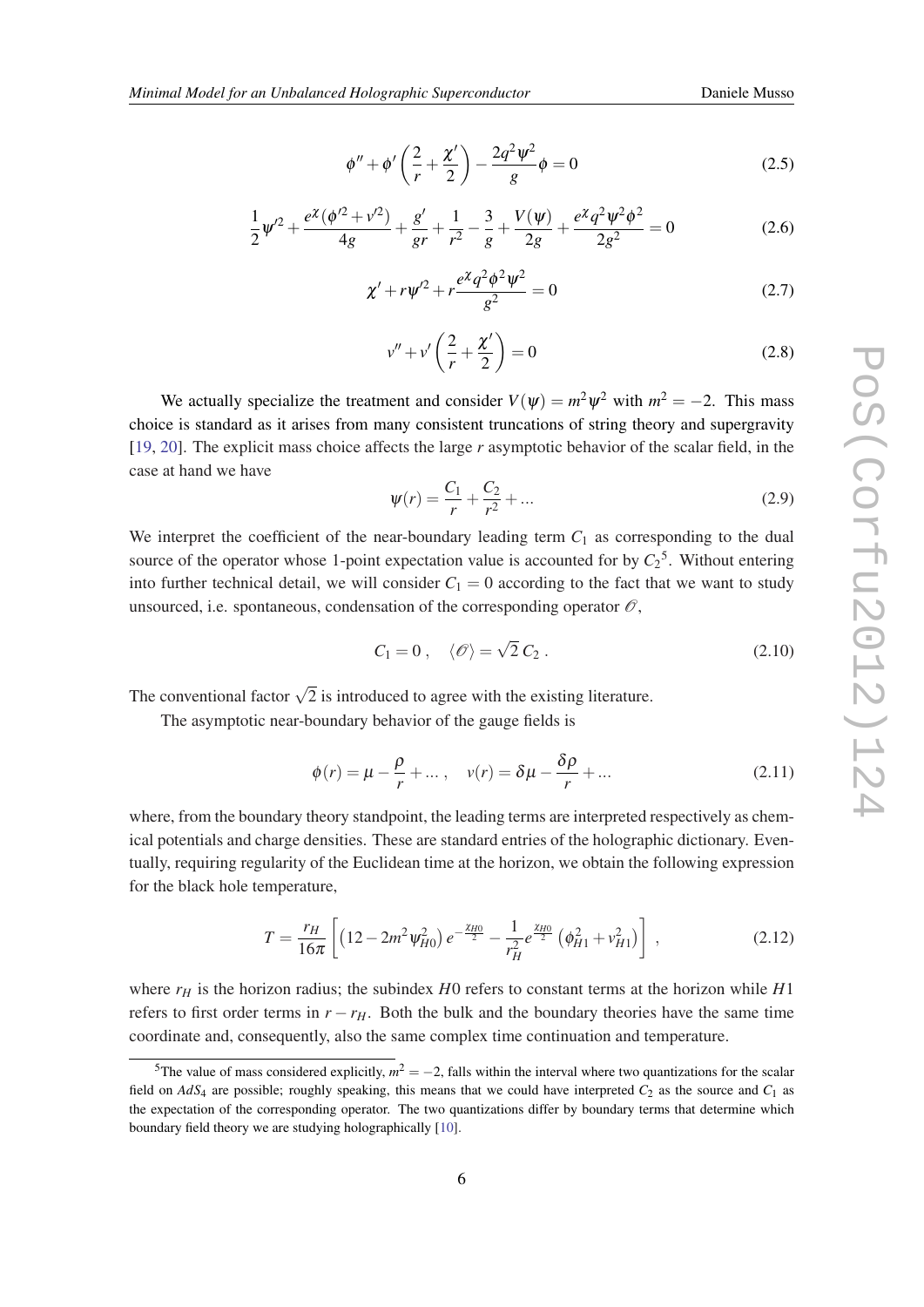# <span id="page-6-0"></span>3. Account of the results

#### 3.1 Equilibrium

In Figure [2](#page-8-0) we plot the  $\psi$  condensates for  $\delta \mu = 0, 1, 1.5$  respectively. We observe that increasing the chemical imbalance, the superconducting condensation occurs at a lower critical temperature. This corresponds to the fact that the imbalance hinders the condensation; such result obtained at strong coupling is in line with the weak coupling expectation.

On the other hand, the weakly coupled unbalanced superconductor presents a Chandrasekhar-Clogston bound  $\delta \mu_1$  beyond which homogeneous conductivity is lost (see Figure [1\)](#page-3-0). In our specific holographic model, we do not find any such bound; said the other way round, for any value of  $\delta \mu$  we have condensation at sufficiently low temperature. Note however that this result could be sensitive to the details of the model and, in particular, to the values of the parameters like the scalar field mass.

#### 3.2 Linear response

One of the most interesting features of the holographic model at hand relies on the possibility of studying its mixed spin-electric linear response properties. In this sense, it is tempting to regard the model as a generalization at strong coupling of the simplest spintronic models, namely the Mott two-current model and its generalizations [[21\]](#page-13-0).

The linear response of the system is described with the conductivity matrix

$$
\begin{pmatrix} J^A \\ Q \\ J^B \end{pmatrix} = \begin{pmatrix} \sigma_A & \alpha T & \gamma \\ \alpha T & \kappa T & \beta T \\ \gamma & \beta T & \sigma_B \end{pmatrix} \cdot \begin{pmatrix} E^A \\ -\frac{\nabla T}{T} \\ E^B \end{pmatrix} . \tag{3.1}
$$

which encodes "electric", "spin" and thermal response. The off-diagonal components are obviously associated to mixed effects; for instance,  $\alpha$  accounts for the "thermo-electric" response.

To study the transport behavior of our thermodynamical system we have to consider small variations of the sources and the consequent current flows. Holographically, this translates in studying the equations of motion for vector fluctuations on the fixed gravitational background, the latter corresponding to the thermodynamical equilibrium state of the boundary theory. To have a detailed account on how the physical quantities appearing in (3.1) are related to the dual gravitational fields (i.e. the holographic dictionary applied to fluctuation fields) we refer to [[1](#page-11-0), [11](#page-12-0)].

Without any loss of generality, we choose the vector fluctuations to be along the *x* direction. In our model, the vector fluctuations involve the gauge fields and the vector mode of the metric, i.e. *gtx*. The system of equations of motion for the fluctuations is

$$
A''_x + \left(\frac{g'}{g} - \frac{\chi'}{2}\right) A'_x + \left(\frac{\omega^2}{g^2} e^{\chi} - \frac{2q^2 \psi^2}{g}\right) A_x = \frac{\phi'}{g} e^{\chi} \left(-g'_{tx} + \frac{2}{r} g_{tx}\right),\tag{3.2}
$$

$$
B''_x + \left(\frac{g'}{g} - \frac{\chi'}{2}\right) B'_x + \frac{\omega^2}{g^2} e^{\chi} B_x = \frac{v'}{g} e^{\chi} \left(-g'_{tx} + \frac{2}{r} g_{tx}\right),\tag{3.3}
$$

$$
g'_{tx} - \frac{2}{r}g_{tx} + \phi' A_x + v' B_x = 0.
$$
 (3.4)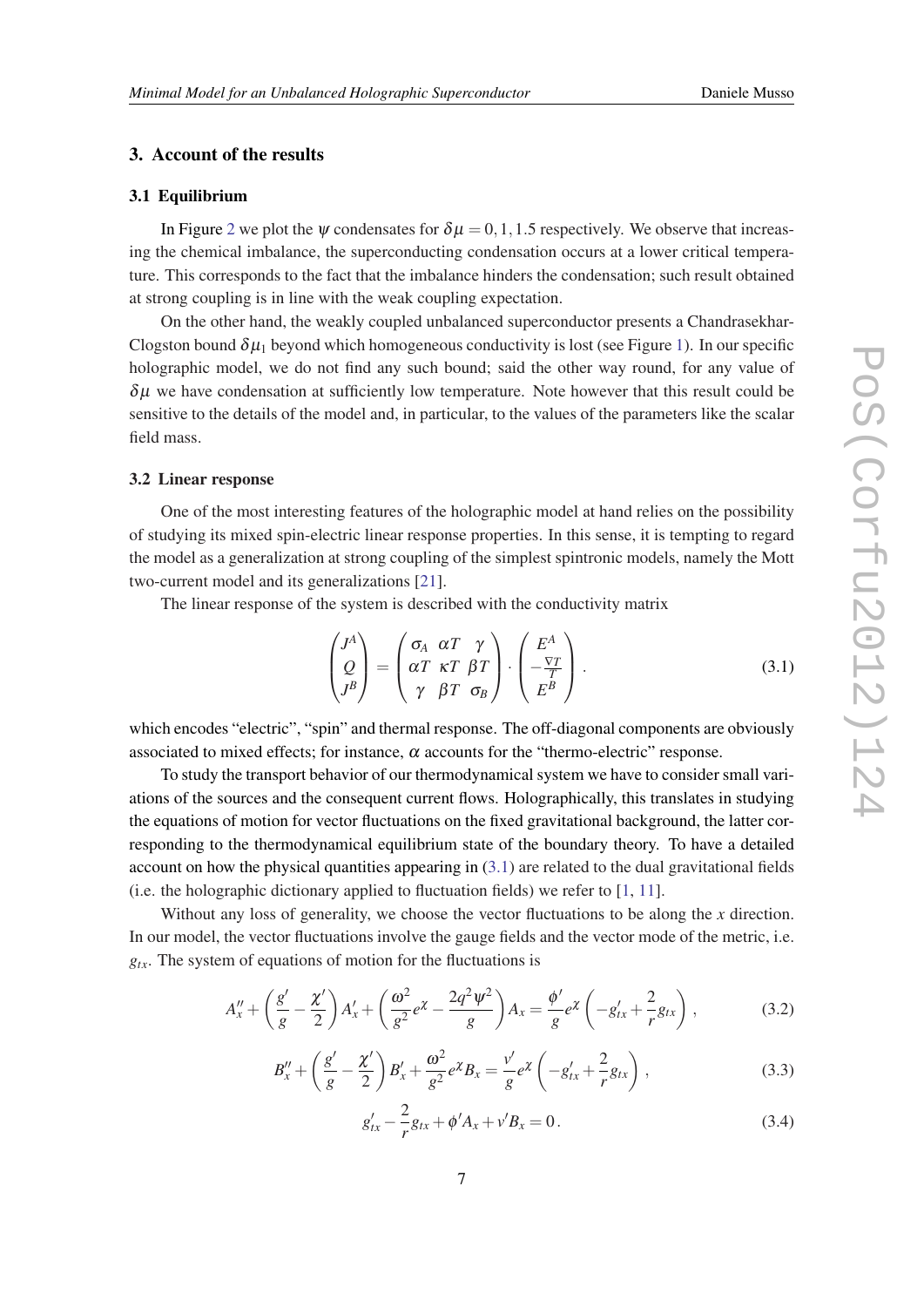Upon substituting  $(3.4)$  $(3.4)$  $(3.4)$  into the other equations we obtain

$$
A''_x + \left(\frac{g'}{g} - \frac{\chi'}{2}\right)A'_x + \left(\frac{\omega^2}{g^2}e^{\chi} - \frac{2q^2\psi^2}{g}\right)A_x - \frac{\phi'}{g}e^{\chi}\left(B_xv' + A_x\phi'\right) = 0, \tag{3.5}
$$

$$
B''_x + \left(\frac{g'}{g} - \frac{\chi'}{2}\right) B'_x + \frac{\omega^2}{g^2} e^{\chi} B_x - \frac{\nu'}{g} e^{\chi} \left(B_x \nu' + A_x \phi'\right) = 0. \tag{3.6}
$$

The step just performed is crucial: the metric fluctuations couple the two equations for the gauge fields *A* and *B*. This coupling gives rise to the mixed spin-electric transport properties of the system; since the metric is directly involved in coupling the equations for the fluctuations of *A* and *B*, the mixed  $A - B$  character of the system relies on considering the backreaction of the gauge fields on the geometry. In addition, note that the metric vector fluctuations disappeared from the equations of motion after having substituted [\(3.4\)](#page-6-0).

The symmetry of the conductivity matrix  $(3.1)$  $(3.1)$  $(3.1)$  is due to the fact that the system at hand is symmetric under time-reversal. Indeed, the equations of motion for both the background and the fluctuations are time-reversal invariant. In our effective treatment of "magnetic" properties, we assume that the gauge field (or "vector potential") *B* behaves oppositely with respect to *A* under time reversal,

$$
(A_t, A_i) \longrightarrow (A_t, -A_i) \tag{3.7}
$$

$$
(B_t, B_i) \longrightarrow (-B_t, B_i) \tag{3.8}
$$

so

$$
\phi \to \phi \; , \quad A_x \to -A_x \; , \quad v \to -v \; , \quad B_x \to B_x \; , \quad g_{tx} \to -g_{tx} \; , \tag{3.9}
$$

$$
\mu \to \mu \; , \quad \delta \mu \to -\delta \mu \; . \tag{3.10}
$$

One of the most striking results which emerged is that, in the normal phase, all the conductivities (i.e. all the entries of the conductivity matrix) can be expressed in terms of a single, ω-dependent function  $f$ . It is tempting then to interpret  $f$  as a sort of mobility function for some would-be individual carriers. It should be noticed at once that the parametrization of the conductivity matrix in terms of *f* is made possible by the structure and symmetry of the equations of motion for the fluctuations. The explicit form of the conductivity matrix in terms of  $f(\omega)$  is

$$
\hat{\sigma} = \begin{pmatrix} \sigma_A & \alpha T & \gamma \\ \alpha T & \kappa T & \beta T \\ \gamma & \beta T & \sigma_B \end{pmatrix} = (3.11)
$$

$$
\begin{pmatrix} f\rho^2+1 & \frac{i\rho}{\omega}-\mu(f\rho^2+1)-\delta\mu f\rho\,\delta\rho & f\rho\,\,\delta\rho\\ \frac{i\rho}{\omega}-\mu(f\rho^2+1)-\delta\mu f\rho\,\delta\rho & \kappa T & \frac{i\delta\rho}{\omega}-\delta\mu(f\delta\rho^2+1)-\mu f\rho\,\delta\rho\\ f\rho\,\,\delta\rho & \frac{i\delta\rho}{\omega}-\delta\mu(f\delta\rho^2+1)-\mu f\rho\,\delta\rho & f\delta\rho^2+1 \end{pmatrix}.
$$

As our system is translationally invariant, both in the normal and in the superconducting phases, there is no explicit source for momentum relaxation. We consequently have a diverging DC conductivity also in the normal phase; this translates into the presence of a delta function in the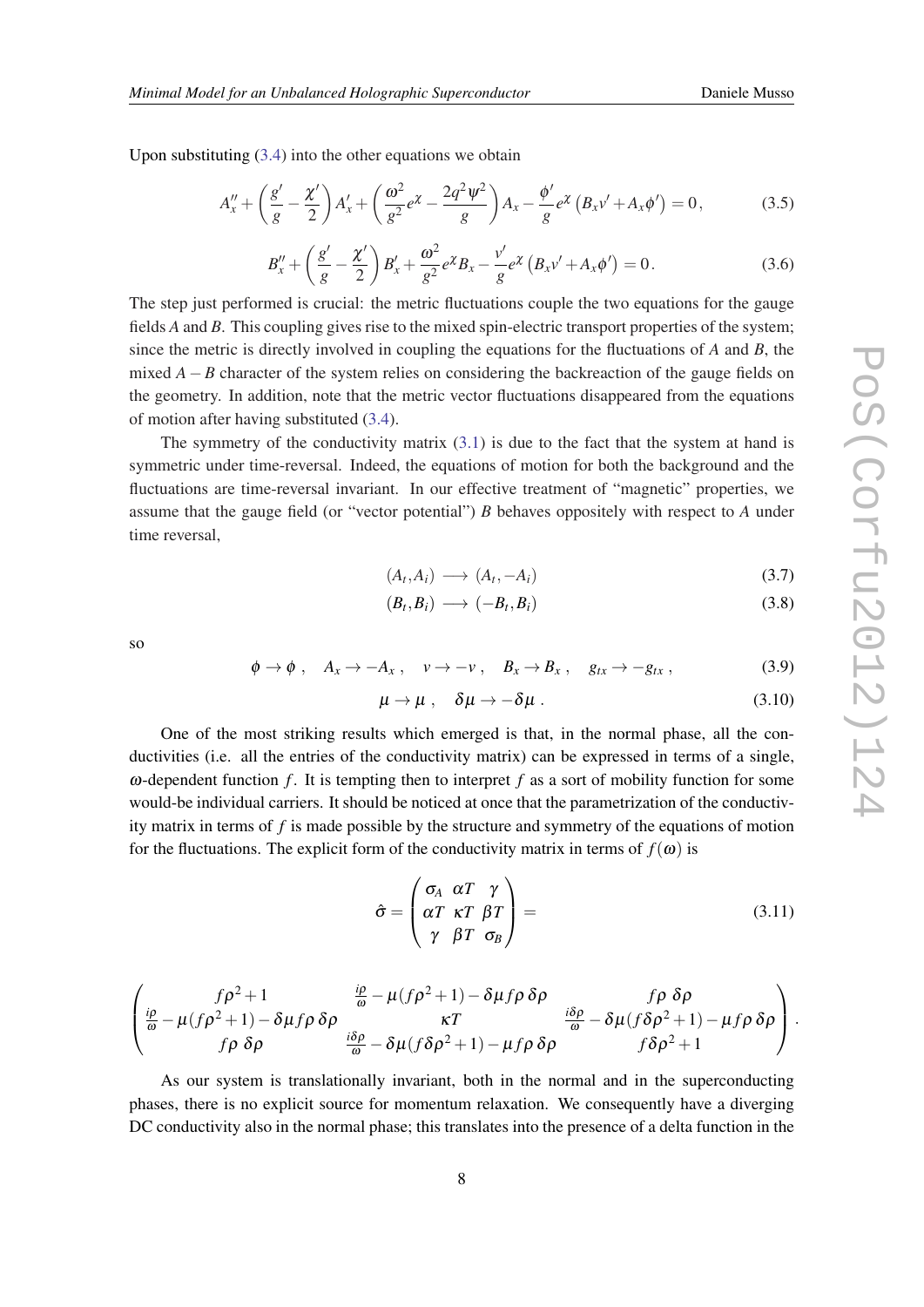<span id="page-8-0"></span>

Figure 2: On the left we have the phase diagram of unbalanced holographic superconductor described in the main text. Notice the absence of the Chandrasekhar-Clogston bound (see Figure On the right we have various scalar condensates plotted against temperature. The condensation occurs at lower temperature for increasing values of the chemical imbalance  $\delta \mu$ .

real part of the conductivities at  $\omega = 0$  also for  $T > T_c$ . Such phenomenon must not be confused with genuine superconductivity. In order to test the authentic superconductivity of our holographic system for  $T < T_c$ , we have to be cautious and be able to separate the genuine superconductivity from the simple diverging contribution due to translational invariance . In order to do so we have to study the amplitude of the DC delta function through the phase transition. Exploiting the Kramers-Kronig relations, the amplitude of the DC delta function in the real part of a conductivity corresponds to the pole of the associated imaginary part at  $\omega = 0$ . We numerically study and plot this both for the electric and spin channels, see Figure [6](#page-11-0). We find then another very interesting result: the "magnetic" conductivity  $\sigma_B$  shows a superconducting behavior below  $T_c$ . This might sound surprising as the condensing field  $\psi$  is charged only under the electric field A and not B. Consequently, upon getting spontaneous and non-trivial VEV, ψ breaks the electric symmetry and not the "magnetic" one. The "spin-superconductivity" manifested by our system is not directly due to the condensed degrees of freedom accounted for with  $\psi$ ; however the intertwined spin-electric properties described by the coupled system of equations for the *A* and *B* gauge fluctuations lead to a superconducting-like enhancement of DC spin transport below *Tc*. Intuitively, an electric supercurrent flowing through our unbalanced system affects the "uncondensed" spin degrees of freedom as well. This influence of the supercurrent flow on the spin degrees of freedom is described holographically by the coupling of all the fields with the metric; indeed the role of the backreaction is pivotal in determining the observed behavior.

### 4. Conclusion

We have here reported some results obtained in [[1](#page-11-0)] where a minimal model for an unbalanced holographic superconductor was introduced and studied. In the present account we have added some new comments and observations especially about the interrelation between the chemical imbalance and the condensation, about the nature of the effective holographic approach to superconductivity and about the time-reversal properties of the system.

The picture emerging at equilibrium shows that the chemical imbalance between the two species (interpreted here as "spin-up" and "spin-down" electrons) hinders the s-wave superconduct-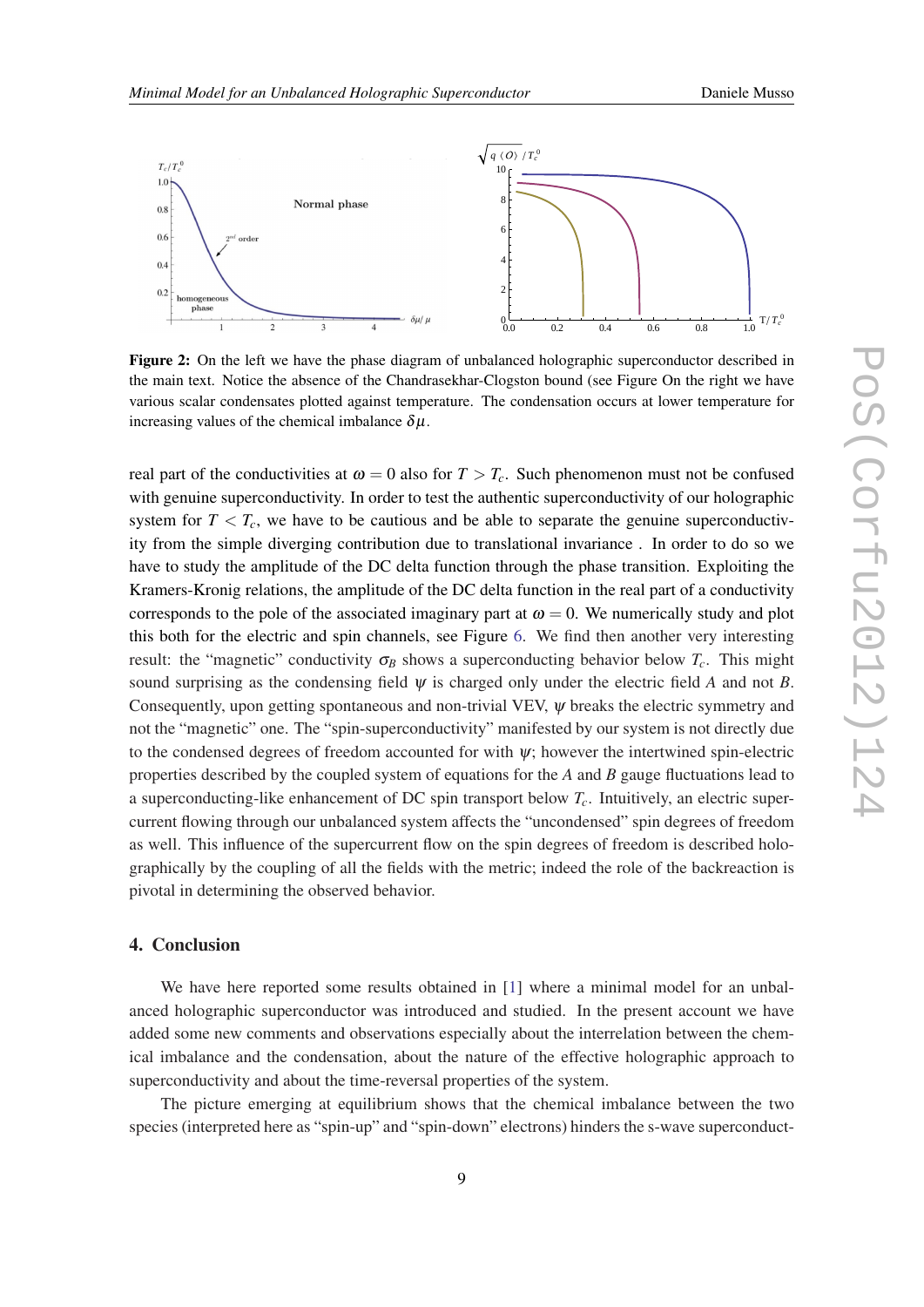



**Figure 3:** Real part of the optical "electric" conductivity at various temperature  $T > T_c$  in a balanced (left) and an unbalanced (right) situation. At high temperature we obtain a featureless  $\sigma_A$  (namely a horizontal line); for lower temperature, instead, a depletion region at low  $\omega$  becomes increasingly pronounced. The dashed lines correspond to  $T = T_c$ .



Figure 4: Real part of the "magnetic" and mixed spin-electric conductivities in the normal phase. The dashed line is associated to  $T = T_c$ .

ing condensation; this result matches the weak coupling expectation. Another result we obtained is that our specific model does not manifest any Chandasekar-Clogston bound; this means that, at any value of the chemical imbalance, the system undergoes a superconducting phase transition at sufficiently low temperature. Such feature emerging in our strongly coupled system is in contrast with the weak-coupling expectation based on a BCS analysis. However, it has to be recognized that equilibrium properties could be quite sensitive to the specific details of the model such as the values of the mass and charge for the scalar field.

The lack of a Chandrasekhar-Clogston bound suggests the absence of a LOFF phase where an inhomogeneous superconducting condensate is thermodynamically favored with respect to a homogeneous one. Such conclusion is driven by the comparison of the phase diagrams for the unbalanced superconductor at weak coupling, Figure [1](#page-3-0), and the phase diagram of our strongly coupled model, Figure [2](#page-8-0). In [[1](#page-11-0)] an analytical argument based on an analysis of the unbalanced superconductor in the so-called probe approximation was given to exclude LOFF phases for our minimal model and parameter assignments.

The system at hand is very rich in relation to transport properties and, in particular, it shows interesting mixed features (i.e. effects related to the non-trivial off-diagonal entries in the con-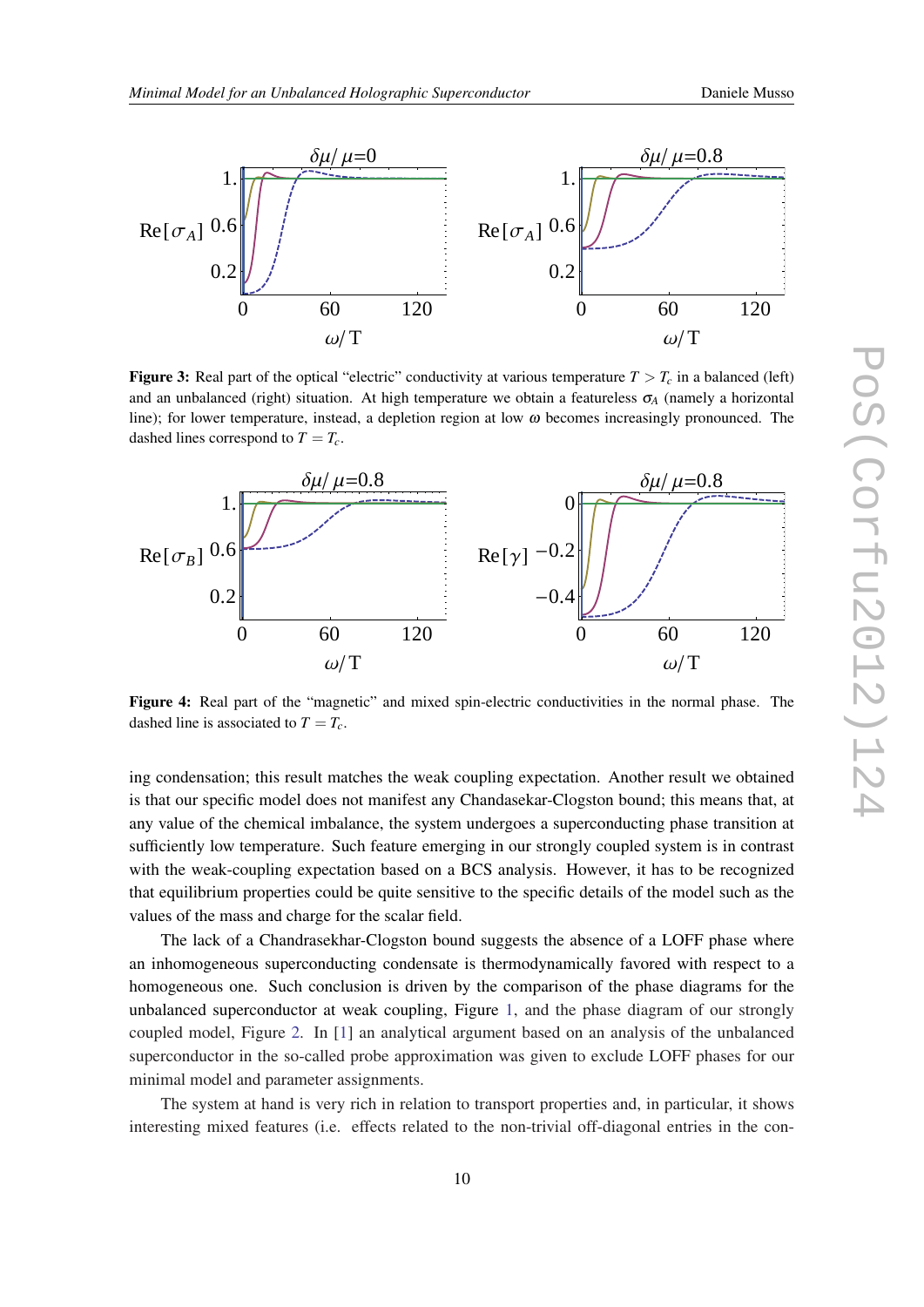

Figure 5: The "electric" and "magnetic" conductivities in the superconducting phase. The features at small values of  $\omega$  are due to the interplay of different scales; both  $\mu$  and  $\delta\mu$  are indeed different from zero.

ductivity matrix). In its normal phase the systems can be regarded as a generalization to strong coupling of the simplest spintronic model (i.e. Mott model [[21\]](#page-13-0)). A noteworthy feature is that here the optical conductivity matrix admits a parametrization in terms of a single mobility function  $f(\omega)$ . This possibility emerges directly from the structure of the equations of motion for the vector fluctuations and its form is suggestively in line with a would-be quasi-particle-like interpretation.

We observed that the mixed spin-electric transport properties of our system are crucially related to the coupling of the fields to the metric; in other words, to study mixed transport one needs to consider the backreaction of the fields on the geometry. As a direct consequence we have that mixed transport phenomena are ubiquitous in holographic systems whenever one consider the full backreacted gravitational system. More generally, let us mention that, as opposed to the equilibrium properties of the system, its transport features are universal and insensitive to the details of the model such as the values of the scalar field parameters.

#### 5. Future perspectives

The present system allows for many generalizations; one among the simplest extensions consists in considering a second scalar field which could serve as an order parameter for the "magnetic"  $U(1)$ . Such possibility has been already investigated in [[16\]](#page-12-0) relying on a probe-approximation analysis. Such extended system is interesting in view of a holographic exploration of the coexistence of different order parameters and their mutual interaction (e.g. competition/enhancement).

The mixed spin-electric conductivity in the superconducting phase shows an interesting enhancement in the low  $\omega$  region. In a recent paper, [[17\]](#page-12-0), a similar feature has been argued to be possibly related to momentum relaxation and Drude-like behavior. This interesting possibility has to be further investigated and the present model could offer a simple playground on which similar ideas could be tested.

### 6. Acknowledgements

I am extremely grateful to Francesco Bigazzi, Aldo Cotrone, Daniel Arean, Ignacio Salazar Landea, Massimo D'Elia, Carlo Maria Becchi, Johanna Erdmenger, Alessandro Braggio, Andrea Amoretti, Nicola Maggiore, Nicodemo Magnoli and Katherine Michele Deck for their useful advices and very interesting conversations. My work was partially supported by the ERC Advanced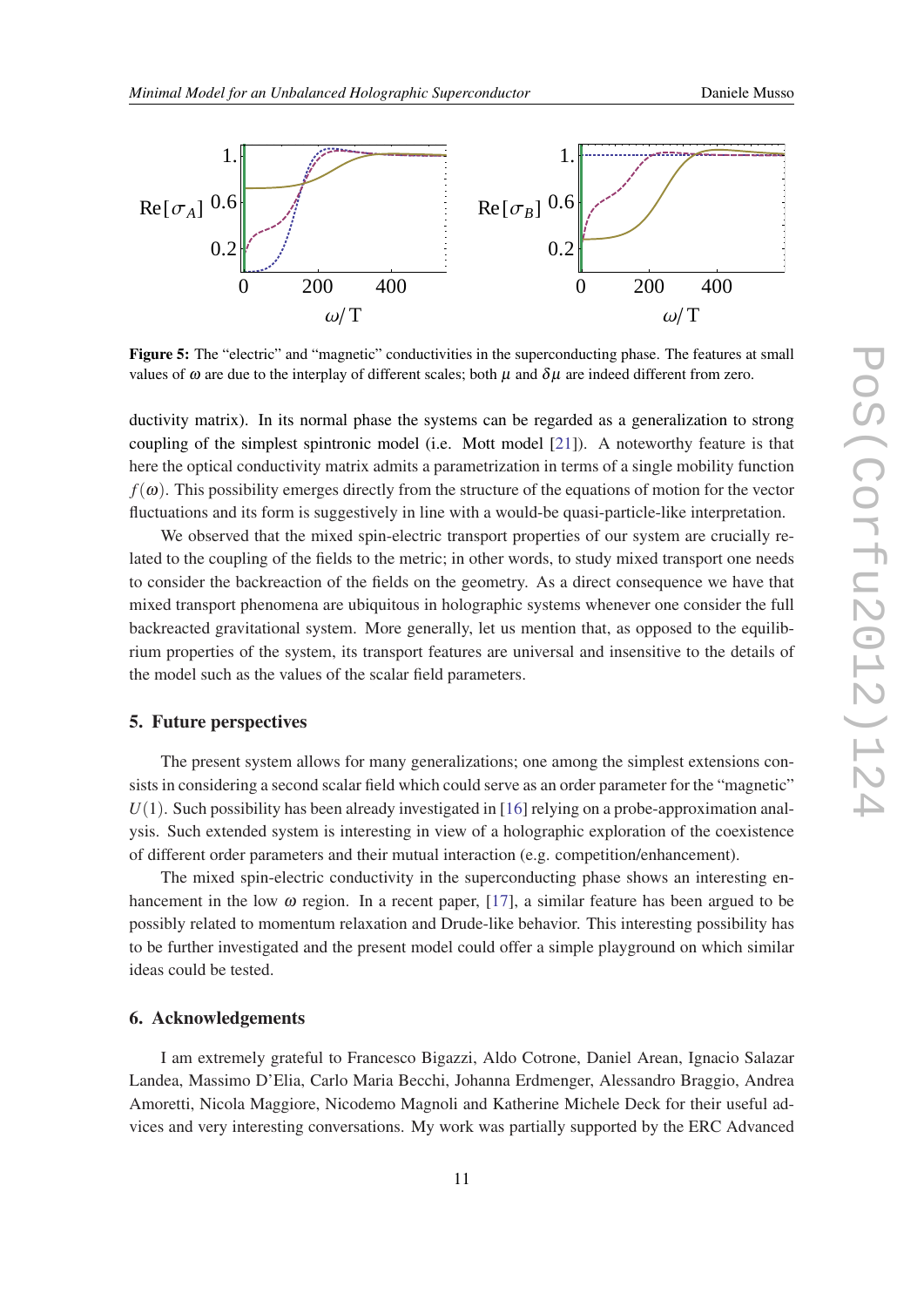<span id="page-11-0"></span>

Figure 6: Superconducting/normal state transition associated to a discontinuous behavior of the derivative of the DC conductivity. We have the "electric" and "magnetic" conductivities respectively in the upper and the lower plot. As described in the main text, notice that we have "spin superconductivity" without spin symmetry breaking.

Grant "SyDuGraM", by IISN-Belgium (convention 4.4514.08) and by the "Communauté Française de Belgique" through the ARC program.

# References

- [1] F. Bigazzi, A. L. Cotrone, D. Musso, N. P. Fokeeva and D. Seminara, "Unbalanced Holographic Superconductors and Spintronics," JHEP 1202, 078 (2012) [arXiv:1111.6601 [hep-th]].
- [2] O. Aharony, S. S. Gubser, J. M. Maldacena, H. Ooguri and Y. Oz, "Large N field theories, string theory and gravity," Phys. Rept. 323, 183 (2000) [hep-th/9905111].
- [3] A. Zaffaroni, "RTN lectures on the non AdS / non CFT correspondence," PoS RTN 2005, 005 (2005).
- [4] S. S. Gubser, "Breaking an Abelian gauge symmetry near a black hole horizon," Phys. Rev. D 78, 065034 (2008) [arXiv:0801.2977 [hep-th]].
- [5] S. A. Hartnoll, C. P. Herzog and G. T. Horowitz, "Building a Holographic Superconductor," Phys. Rev. Lett. 101, 031601 (2008) [arXiv:0803.3295 [hep-th]].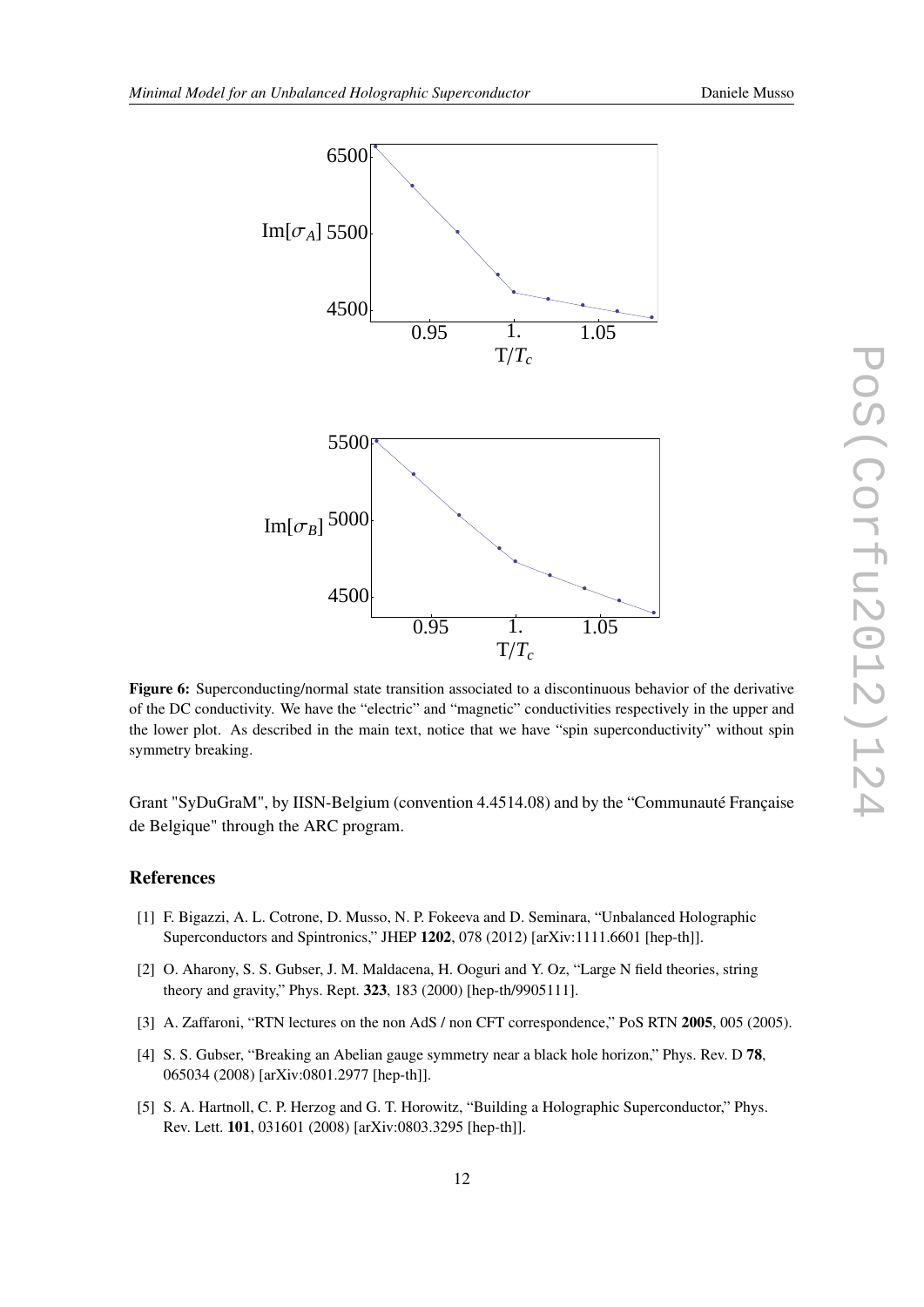<span id="page-12-0"></span>

Figure 7: Mixed spin-electric conductivity in the superconducting phase for increasingly lower temperature and fixed chemical imbalance. The dashed plot refers to the conductivity at *Tc*.

- [6] S. A. Hartnoll, C. P. Herzog and G. T. Horowitz, "Holographic Superconductors," JHEP 0812, 015 (2008) [arXiv:0810.1563 [hep-th]].
- [7] G. T. Horowitz, "Theory of Superconductivity," Lect. Notes Phys. 828, 313 (2011) [arXiv:1002.1722 [hep-th]].
- [8] C. P. Herzog, "Lectures on Holographic Superfluidity and Superconductivity," J. Phys. A 42, 343001 (2009) [arXiv:0904.1975 [hep-th]].
- [9] S. A. Hartnoll, "Lectures on holographic methods for condensed matter physics," Class. Quant. Grav. 26, 224002 (2009) [arXiv:0903.3246 [hep-th]].
- [10] I. R. Klebanov and E. Witten, "AdS / CFT correspondence and symmetry breaking," Nucl. Phys. B 556, 89 (1999) [hep-th/9905104].
- [11] D. Musso, "D-branes and Non-Perturbative Quantum Field Theory: Stringy Instantons and Strongly Coupled Spintronics," arXiv:1210.5600 [hep-th].
- [12] A. I. Larkin and Y. N. Ovchinnikov, "Nonuniform state of superconductors," Zh. Eksp. Teor. Fiz. 47, 1136 (1964) [Sov. Phys. JETP 20, 762 (1965)]. P. Fulde and R. A. Ferrell, "Superconductivity in a Strong Spin-Exchange Field," Phys. Rev. 135, A550 (1964).
- [13] R. Casalbuoni and G. Nardulli, "Inhomogeneous superconductivity in condensed matter and QCD," Rev. Mod. Phys. 76, 263 (2004) [arXiv:hep-ph/0305069].
- [14] B. S. Chandrasekhar, "A note on the maximum critical field of high field superconductors," Appl. Phys. Lett. 1, 7 (1962). A. M. Clogston, "Upper Limit For The Critical Field In Hard Superconductors," Phys. Rev. Lett. 9, 266 (1962).
- [15] A. Fert, "Nobel Lecture: Origin, development, and future of spintronics," Rev. Mod. Phys. 80, 1517 (2008). I. Zutic, J. Fabian and S. Das Sarma, "Spintronics: Fundamentals and applications," Rev. Mod. Phys. 76, 1323 (2004).
- [16] D. Musso, "Competition/Enhancement of Two Probe Order Parameters in the Unbalanced Holographic Superconductor," arXiv:1302.7205 [hep-th].
- [17] I. Amado, D. Arean, A. Jimenez-Alba, K. Landsteiner, L. Melgar and I. S. Landea, "Holographic Type II Goldstone bosons," arXiv:1302.5641 [hep-th].
- [18] S. Weinberg, "Superconductivity For Particular Theorists," Prog. Theor. Phys. Suppl. 86, 43 (1986).